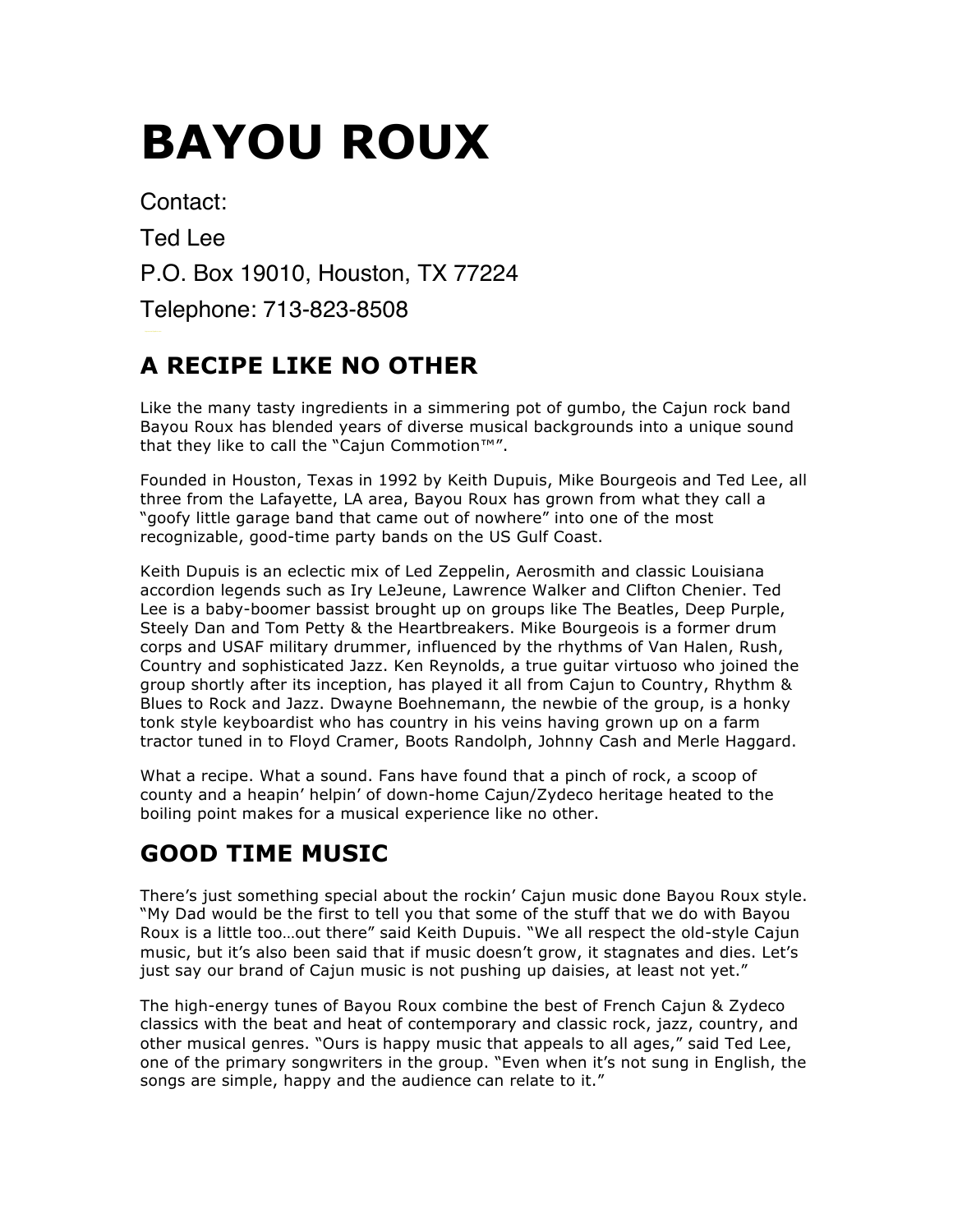"We think that we've pushed Cajun music into a very progressive area with a pretty unique sound," said Mike Bourgeois. Ken Reynolds agrees, saying that their musical style is, "fun, uplifting, and makes people happy."

Though a die-hard country boy, Dwayne Boehnemann enjoys the Bayou Roux brand of Cajun rock. "Every song that we do has a kind of energy that I can channel into my playing," he said. "This Cajun stuff always gets me pumped up."

#### **MAKIN' RECORDS**

After being together for four years the guys felt that it was time for Bayou Roux to make its first record, so in September 1996 the boys made the trip back to the Bayou land of Lafayette, LA and to La Louisianne Studios, where they turned out the album "Have A Taste" basically over a weekend. "Have A Taste", consisting of eight cover tunes and three originals, was laid down on two-inch tape and originally released only on cassette. Though the album missed the start of the digital revolution, "Have A Taste" hit the mark for fans of Bayou Roux.

In early 1999, Bayou Roux entered the studio again for the group's second record titled, "Pass The Rice". On this album, the group recorded eight original songs and three covers "Pass The Rice" was recorded at Nexus Studios in Houston under the supervision of producer Duane Propes of "Little Texas" fame.

In 2002, the group hit the studio once again to record their third album entitled, "Bayou Groove". Nicknamed "Groove" by the band, the album featured 13 original songs and one cover tune. The album was musically diverse, showcasing the songwriting of the group and crossing over many styles of music. Recorded at "The Studio" in downtown Lufkin, Texas, and guided by producer Ravyn Dixon, "Bayou Groove" offered a somewhat different sound from the group's previous recordings.

Itching to record again at the end of 2005, Bayou Roux decided that it was time to come home musically. The album "Have Another Taste" was released in April, 2006. The album included several fan favorite songs that were not previously recorded by the group as well as updated versions of some of the tunes from the original "Have A Taste" album, released ten-years before. "Have Another Taste" was recorded in the same spirit as "Have A Taste" had been, as an ensemble, over a couple of weekends and, for the first time, featuring Dwayne on keyboard and vocals.

#### **BAYOU BROTHERHOOD**

One might think that working together since 1992 would tend to make these guys a bit, well…bored, but honestly, nothing could be further from the truth. "You know, the best part of being in Bayou Roux is getting to play music with your friends and having a good laugh, because this is still a lot of fun for all of us," said Ted.

"It's like a brotherhood," said Keith. "Through the years we have had our share of little disagreements, but no one has ever really felt threatened and it's still a joy to show up and play every gig with these guys. They are all pros and know what they're doing."

"When you're in the band, you're a part of a family," Ken said. "Good friends and good food . . . like what we get at the festivals, crawfish boils and parties that we play."